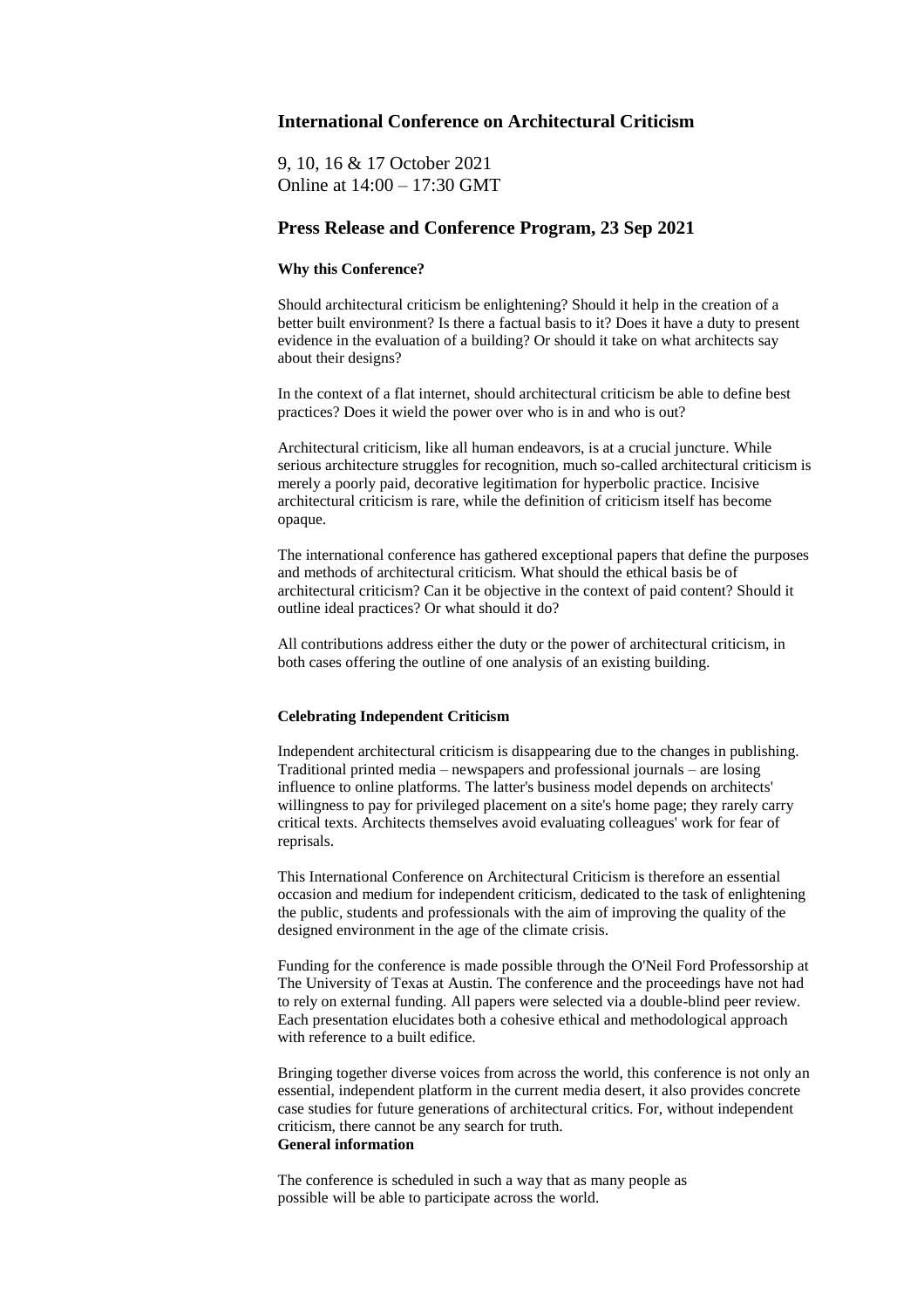There are therefore four weekend slots, structuring the conference in four sessions. Each session begins with greetings from the organizers and session chairs, followed by one of the four keynote lecturers and then the four selected presenters. A roundtable discussion with all participants concludes each session.

There are three breaks.

Please note that the conference will be recorded and posted.

Free online registration www.soa.utexas.edu/icac2021, a maximum of 280 viewers can be accommodated.

> The Zoom link for all sessions is https://utexas.zoom.us/j/99569235856 Meeting ID: 995 6923 5856

For all presenters, including keynote lecturers, session chairs and presenters of papers, please test your connection half an hour before the official start of your session.

Each participant is given an allocated time, including time for Q & As. Please adhere to your allocated time. It is a matter of courtesy to everyone else to keep to your schedule.

| Time zones:<br><b>Central Time</b> |                 | <b>Central Europe</b> | <b>South East Asia</b> |
|------------------------------------|-----------------|-----------------------|------------------------|
| $08:00 - 11:30$                    |                 | $15:00 - 18:30$       | $21:00 - 00:30$        |
| <b>Session structure:</b>          |                 |                       |                        |
| <b>Greetings</b>                   | $5 \text{ min}$ |                       |                        |
| <b>Keynote lecture</b>             |                 | $30 \text{ min}$      |                        |
| Q & A                              |                 | 20 min                |                        |
| <b>Break</b>                       |                 | $10 \text{ min}$      |                        |
| Paper 1                            |                 | $15 \text{ min}$      |                        |
| Q & A                              |                 | $10 \text{ min}$      |                        |
| Paper 2                            |                 | $15 \text{ min}$      |                        |
| Q & A                              |                 | $10 \text{ min}$      |                        |
| <b>Break</b>                       |                 | $10 \text{ min}$      |                        |
| Paper 3                            |                 | $15 \text{ min}$      |                        |
| Q & A                              |                 | $10 \text{ min}$      |                        |
| Paper 4                            |                 | $15 \text{ min}$      |                        |
| Q & A                              |                 | $10 \text{ min}$      |                        |
| No break, straight to              |                 |                       |                        |
| Roundtable                         |                 | $35 \text{ min}$      |                        |